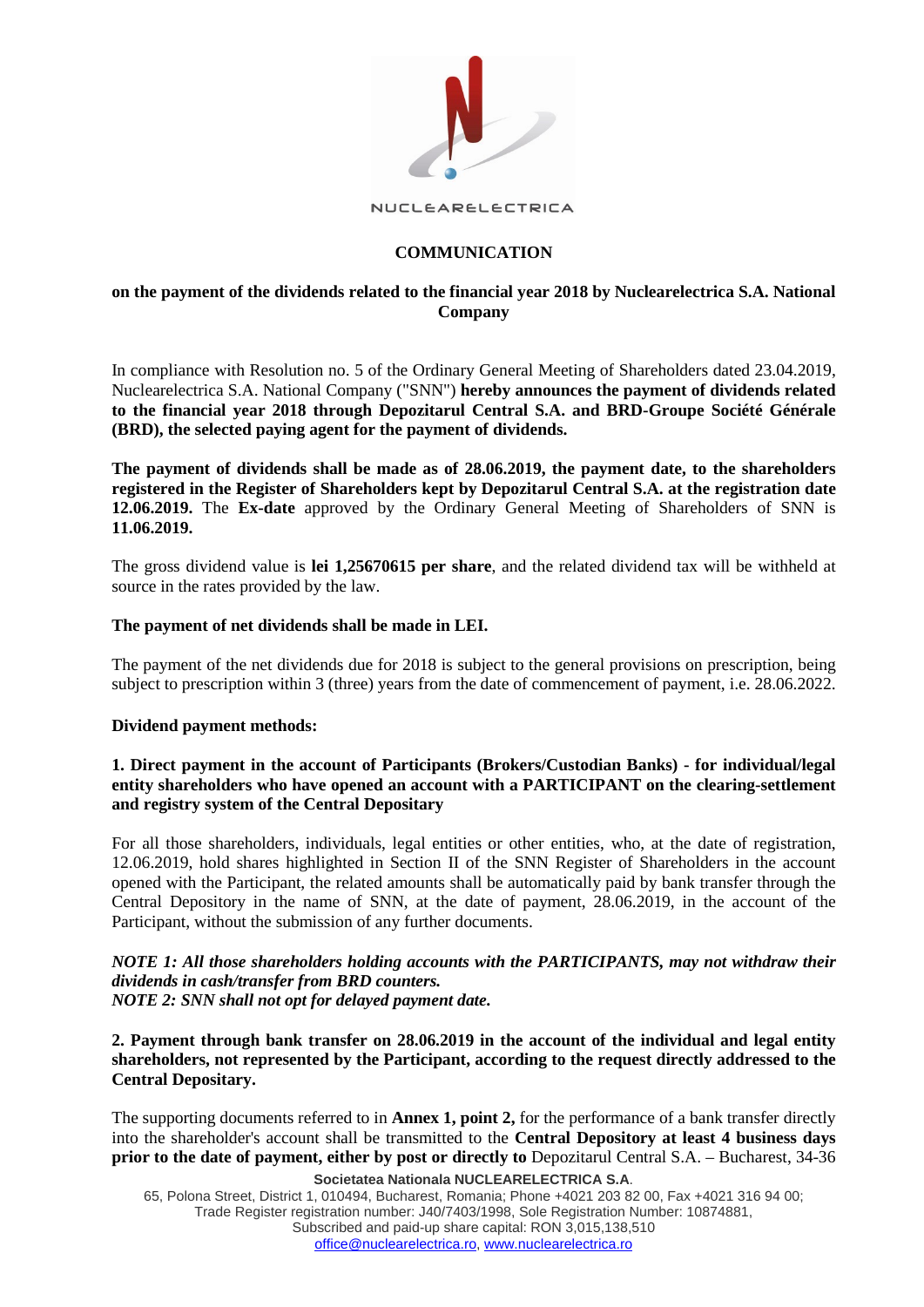Carol I Blvd., District 2.

In compliance with the legislation applicable to the capital market, as of 2015, the Central Depositary provides all **shareholders who are not represented by Participants** the option of cashing any amount of money due directly by bank transfer to a bank account, regardless of the issuer distributing the amounts of money. This option entails the registration of the IBAN code at the Central Depository, which may be used to collect more or all of the holdings and remaining valid for subsequent distributions, until a contrary notice from the shareholder is served. The registration of the IBAN by the Central Depository will be charged according to the schedule of rates charged to the holders of financial instruments and shall be borne by each individual shareholder. For further details on this payment option, SNN shareholders are kindly asked to contact the Central Depository at tel. +40 21.408.58.00 or e-mail contact@depozitarulcentral.ro

We inform you that starting with 25.05.2018, SNN applies the provisions of EU Regulation no. 679/2016 regarding the protection of the natural persons in relation to the processing of personal data and the free circulation of these data. More information regarding SNN's policy regarding the management of personal data can be found on SNN's website in the GDPR section. We inform you that any modification of personal data in the shareholders registry (changes in name, address etc) can be performed only by the Central Depositary, at the request of the shareholder/empowered person

**3. Payment through the paying agent - BRD Groupe Société Générale**

**a) by issuing cash at the counters of any BRD unit on the territory of Romania for individuals who do not have a bank account opened with the Participant and who do not have their IBAN account registered with the Central Depository.**

**a) through bank transfer at any BRD unit on the territory of Romania for individuals and legal entities/other entities who do not have a bank account opened with the Participant and who do not have their IBAN account registered with the Central Depository.**

For the payment through BRD-Groupe Societe Generale, the shareholders who are individuals and legal entities/other entities will submit at the BRD counters the documents referred to in **Annex 1, points 1.1 and 1.2.**

The list of BRD units is available on the website: [https://www.brd.ro/agentii-si-atm-uri/.](https://www.brd.ro/instrumente-utile/agentii-si-atm-uri/)

*In compliance with the provisions of the Tax Code in force, the standard tax rate applicable to dividend income is 5% of the gross amount of the dividends, with the exceptions relate to the non-taxation of dividend income being provided separately. Furthermore, non-resident shareholders may* benefit from a different, more favorable, tax rate in compliance with the provisions of the Tax Code and Double Taxation Conventions concluded between Romania and the state of residence of that shareholder, based on the valid certificate of tax residence submitted by the non-resident shareholder.

*Non-resident shareholders who have an account opened with the Participants (Broker/Custodian Bank)*  **and those who do not have an account opened with the Participants, respectively (i.e. those who chose the methods referred to under points 2 and 3)** who wish to apply the more favorable provisions of the Double Taxation Convention concluded between Romania and their country of residence should send or submit either through the Participant if they have an account opened with the Participant or directly, in case they do not have an account opened with the Participant, at the SN Nuclearelectrica SA headquarters in 65 Polona St, District 1, Bucharest, postal code 010494, in the attention of the Department of Communication and Relations with Investors, until **14.06.2019, inclusive**, the certificate of tax residence for the year in which the payment of the dividends takes place, **within the term of validity, in original or certified copy**  with apostille/with superlegalization, if the case may be, accompanied by an authorized translation, as well as contact details for any clarifications regarding the certificates of tax residence. If, following the verification of the certificate of tax residence and the provisions of the Double Taxation Convention, it results that the more favorable rate set out in the Double Taxation Convention may be applied, on the date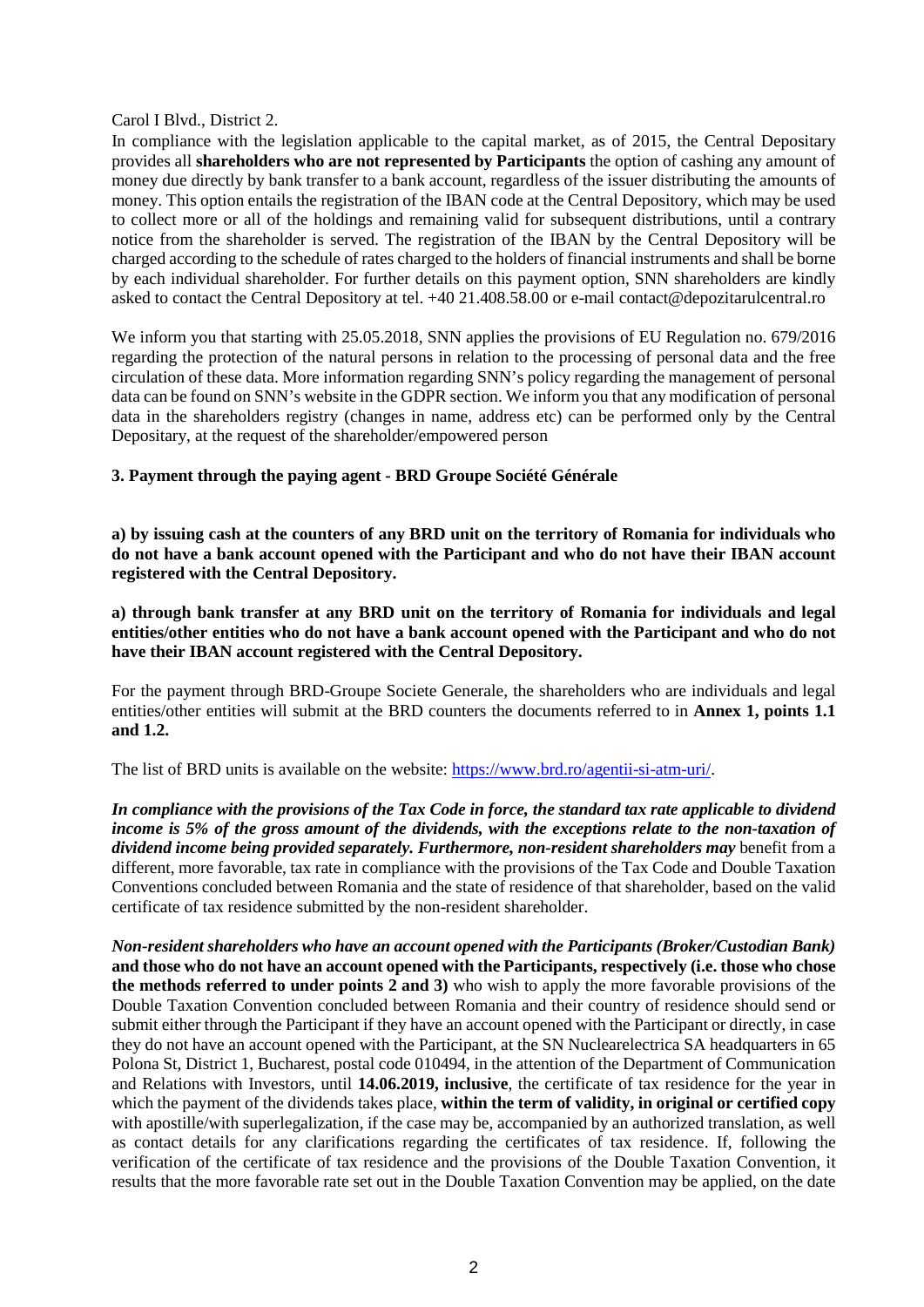of payment, 28.06.2019, the shareholders in question will receive the net dividends with the application of that rate. Otherwise, the standard rate in force provided by the Romanian Tax Code shall apply.

In the event of submission of the certificate of tax residence, together with a request for payment through bank transfer of the net dividends distributed by SN Nuclearelectrica S.A., after the date of **14.06.2019**, but not later than **13.12.2019**, **SNN shall withhold on the date of payment (28.06.2019) the dividend tax in force provided by the Romanian Tax Code,** with any tax difference due to the shareholder being paid subsequently to the transmission and verification of the documentation, if following the receipt and the verification thereof it results that it would be entitled to a lower tax rate than the standard one laid down in the Romanian Tax Code.

SNN reserves the right to request additional documentation from the shareholder/its proxy, following the analysis of the application requesting the distribution of dividends.

The certificates of tax residence submitted by Participants after **14.06.2019** for the shareholders these are representing may be submitted at the SNN headquarters in 65 Polona Street, District 1, Bucharest, postal code 010494. Participants shall mention in the submission address of the afore-mentioned documents, the fact that these refer to shareholders of SNN and the dividends related to the financial year 2018, indicating the list of shareholders for whom the tax documents are being submitted, list that shall include: the full name of the shareholder (for the situations where the name in the Register of Shareholders is different than the one mentioned in the tax documents, the reasons/explanations of these differences shall be noted under the heading "Other comments"), the shareholder's identification code in compliance with the identification code sent to the Central Depositary (i.e. NIN), number of shares held on the Registration date.

# *If the supporting documents are issued in a language other than Romanian and/or issued by foreign authorities, these should be submitted with apostille/superlegalization, if applicable, as well as in a certified translation into Romanian.*

In compliance with Law no. 207/2015 on the Fiscal Procedure Code, as well as the Order of the President of the National Agency for Fiscal Administration no. 3725/19.12.2017 for the approval of the tax registration forms of taxpayers and the types of tax liabilities that form the fiscal vector, the shareholders of SN Nuclearelectrica SA who are **individuals, as well as non-resident legal entities have the obligation to register in Romania for tax purposes**, by submitting with the competent tax authorities in Romania of the Tax Registration Statement 015 (for non-resident legal entities) and 030 (for non-resident individuals) in order to obtain the tax identification code.

*Statement 015* **(for non-resident legal entities) and** *Statement 030* **(for non-resident individuals)** will be submitted at the registry of the competent tax authority in Romania either directly (legal representative), through proxy or through the income payer.

Shareholders who are individuals, as well as non-resident legal entities, shall transmit to the SNN headquarters in Bucharest, 65 Polona St., the Department of Investor Relations, by **13 December 2019** at the latest, documents that feature the tax identification code obtained from the competent tax authorities in Romania.

Non-resident individuals and non-resident legal entities may also obtain the tax registration code through the income payer (SN Nuclearelectrica SA), by submitting a power of attorney in this regard, as well as the following documents:

#### **a) for non-resident individuals:**

- copy of the identity document/passport where the serial number and the date of issue are mentioned the term of validity (including the agency that issued such identification document), the domicile address of the non-resident individual, the region, postal code, certified by the holder as a "**certified true copy**", as well as the telephone/fax number and the e-mail address;
- the certificate of tax residence for the year in which the payment of dividends takes place, **within the validity**